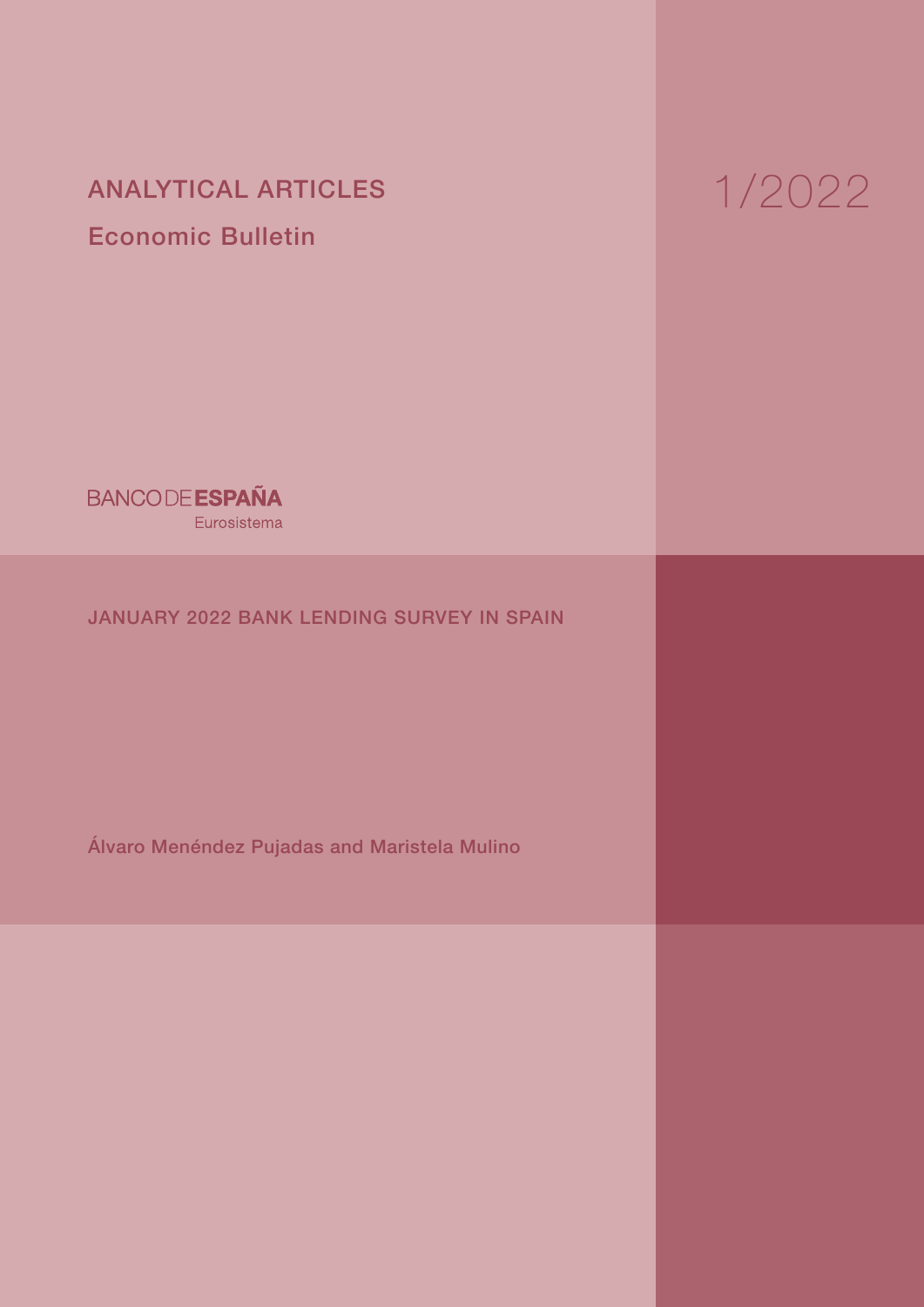# ABSTRACT

According to the Bank Lending Survey, during 2021 Q4 credit standards tightened slightly in Spain, while remaining virtually unchanged in most segments in the euro area. The terms and conditions applied to new loans did not change significantly in either of the two areas, the sole exception being those applied in Spain to the loans to households for house purchase segment, which eased slightly. Loan applications increased moderately in both Spain and the euro area, across almost all segments, in keeping with the recovery in economic activity.

Keywords: funding, credit, loan supply, loan demand, credit standards, terms and conditions for loans, financial markets.

JEL classification: E51, E52, G21.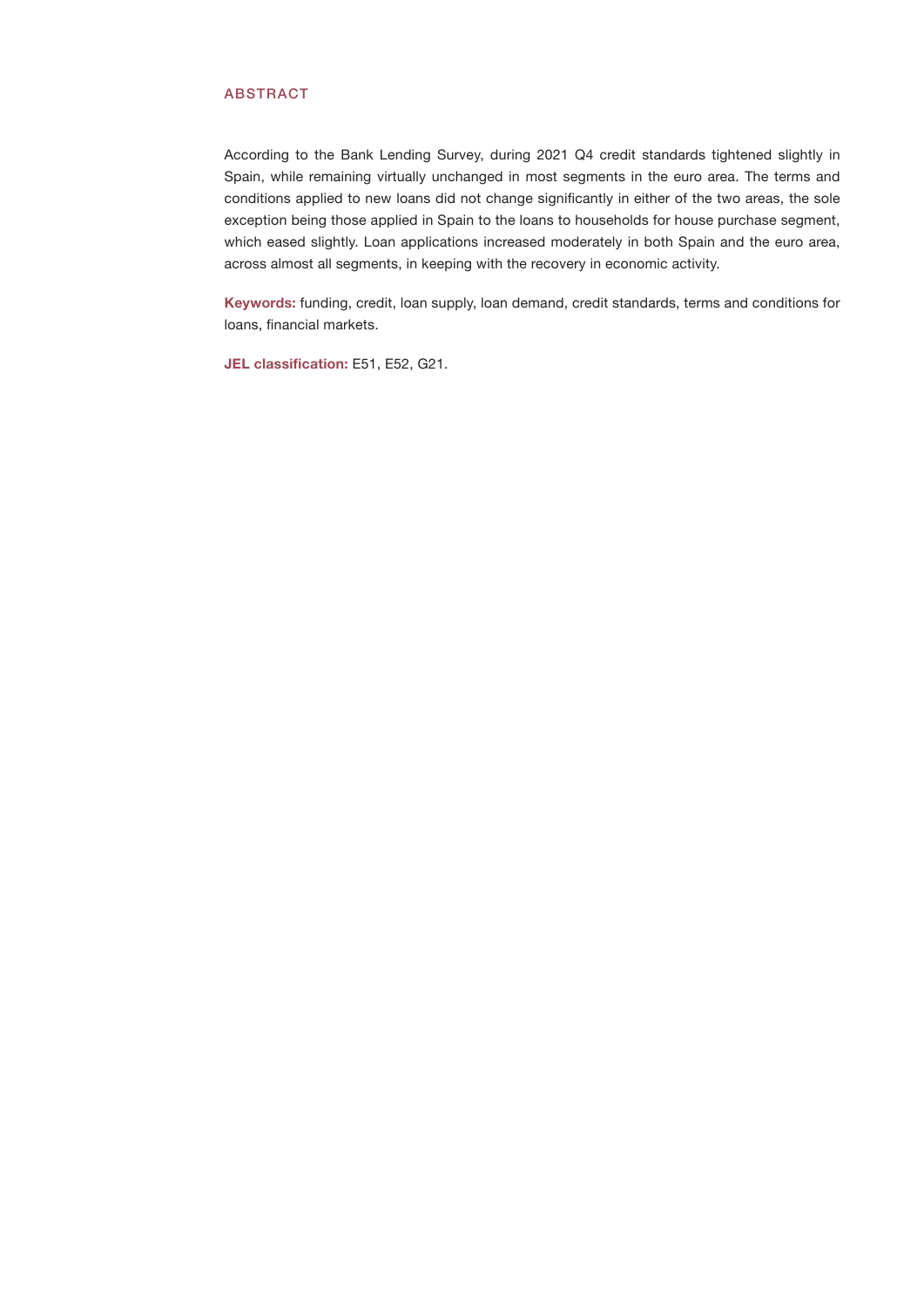The authors of this article are Álvaro Menéndez Pujadas and Maristela Mulino of the Directorate General Economics, Statistics and Research.

# Main results

This article presents the results of the January 2022 Bank Lending Survey (BLS), which provides information on credit supply and demand conditions in 2021 Q4 and on the outlook for  $2022$  Q1.<sup>1</sup> This first section discusses the main results obtained from the replies by the ten Spanish banks participating in the survey and compares them with the results for the euro area overall. The subsequent sections present a somewhat more detailed analysis of the results for Spain.<sup>2</sup>

The survey shows that, in 2021 Q4, credit standards<sup>3</sup> tightened slightly in Spain across the board, while remaining unchanged in almost all segments in the euro area, save for the consumer credit and other lending to households segment, where they eased slightly (see Table 1 and Chart 1). $^4$  Overall terms and conditions $^5$  remained unchanged, both in Spain and the euro area, the sole exception (in Spain) being those applied to loans to households for house purchase, which eased somewhat. Meanwhile, loan demand continued to rise in both areas across almost all segments (the only exception, in Spain, being loans to enterprises, which held steady), against a background of gradually recovering economic activity.

Spanish banks do not expect significant changes in the supply of credit in 2022 Q1, while euro area banks anticipate a slight tightening of credit standards on loans to households for house purchase and a slight easing on consumer credit and other lending to households. On the demand side, banks in both areas are expecting a moderate increase in the three segments.

<sup>1</sup> The survey was conducted between 13 December 2021 and 11 January 2022. The Banco de España has published the results on its website [\(http://www.bde.es/webbde/en/estadis/infoest/epb.html\)](http://www.bde.es/webbde/en/estadis/infoest/epb.html), in tandem with the publication of this article and with the ECB's publication of the results for the euro area. Also available on this website are the time series of the aggregate indicators by bank, relating to the standard questionnaire, along with additional information about the BLS. A more detailed analysis of the results for the euro area as a whole can be found in the ECB's regular notes on its website [\(http://www.ecb.int/stats/money/lend/html/index.en.html\)](http://www.ecb.int/stats/money/lend/html/index.en.html).

<sup>2</sup> The analysis conducted in this article is based on "diffusion indices" which are calculated with a weighting based on the degree of improvement/worsening or of easing/tightening reported by each bank in its replies, unlike indicators calculated in terms of net percentages, which do not factor in this weighting. This methodology is applied to the entire time series.

<sup>3</sup> Credit standards refer to banks' internal guidelines or loan approval criteria.

<sup>4</sup> However, when the changes are approximated by the net percentage rather than the diffusion index, a slight tightening of the credit standards in the loans to enterprises segment can be seen for the euro area as a whole.

<sup>5</sup> Terms and conditions on loans mean banks' actual terms and conditions (interest rate, loan size, maturity, collateral requirements, etc.) agreed in the loan contract.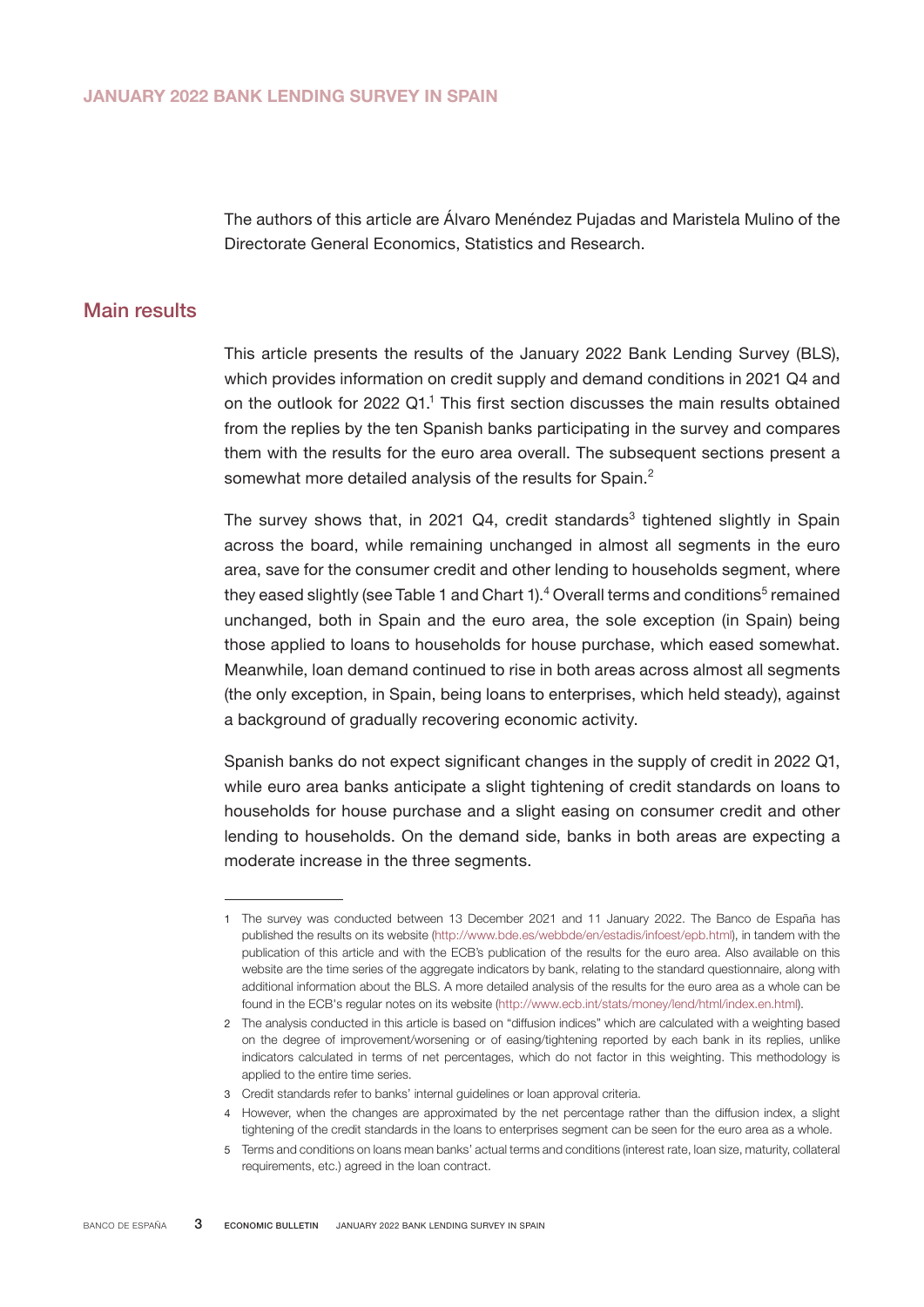# BANK LENDING SURVEY Main results. January 2022 Table 1

|                                                 | Credit standards | Overall conditions<br>on new loans | oan demand |
|-------------------------------------------------|------------------|------------------------------------|------------|
| Spain                                           |                  |                                    |            |
| Past three months                               |                  |                                    |            |
| Non-financial corporations                      | Tightening       | Unchanged                          | Unchanged  |
| Households for house purchase                   | Tightening       | Easing                             | Increase   |
| Consumer credit and other lending to households | Tightening       | Unchanged                          | Increase   |
| Forecast for next three months                  |                  |                                    |            |
| Non-financial corporations                      | Unchanged        | (a)                                | Increase   |
| Households for house purchase                   | Unchanged        | (a)                                | Increase   |
| Consumer credit and other lending to households | Unchanged        | (a)                                | Increase   |
| Euro area                                       |                  |                                    |            |
| Past three months                               |                  |                                    |            |
| Non-financial corporations                      | Unchanged        | Unchanged                          | Increase   |
| Households for house purchase                   | Unchanged        | Unchanged                          | Increase   |
| Consumer credit and other lending to households | Easing           | Unchanged                          | Increase   |
| Forecast for next three months                  |                  |                                    |            |
| Non-financial corporations                      | Unchanged        | (a)                                | Increase   |
| Households for house purchase                   | Tightening       | (a)                                | Increase   |
| Consumer credit and other lending to households | Easing           | (a)                                | Increase   |

#### SOURCES: Banco de España and ECB.

a The survey does not include questions on expected changes in loan terms and conditions.

In response to the first of the ad hoc questions included in the survey, banks reported that in 2021 Q4 access to retail funding had improved slightly in the euro area, while remaining unchanged in Spain (see Chart A.1). Meanwhile, in wholesale markets, Spanish banks noted a slight deterioration in access to the money market and the long-term debt securities market and the ability to transfer credit risk off the balance sheet, while euro area banks pointed to a slight improvement in access to the money market at terms exceeding one week and the short-term debt securities market, with no significant variations elsewhere.

As regards the other ad hoc questions, it is worth noting first of all that the actual and expected changes in the NPL ratio contributed to a slight tightening of credit standards in both areas in 2021 H2 (see Chart A.2). Conversely, the impact on credit conditions was more moderate and, for the most part, in the opposite direction.

In the loans to enterprises segment, the sectoral breakdown shows that credit standards tightened slightly across most sectors in the two areas during 2021 H2. The terms and conditions applied also tightened somewhat in the euro area, in almost all sectors, while remaining broadly unchanged in Spain (see Chart A.3).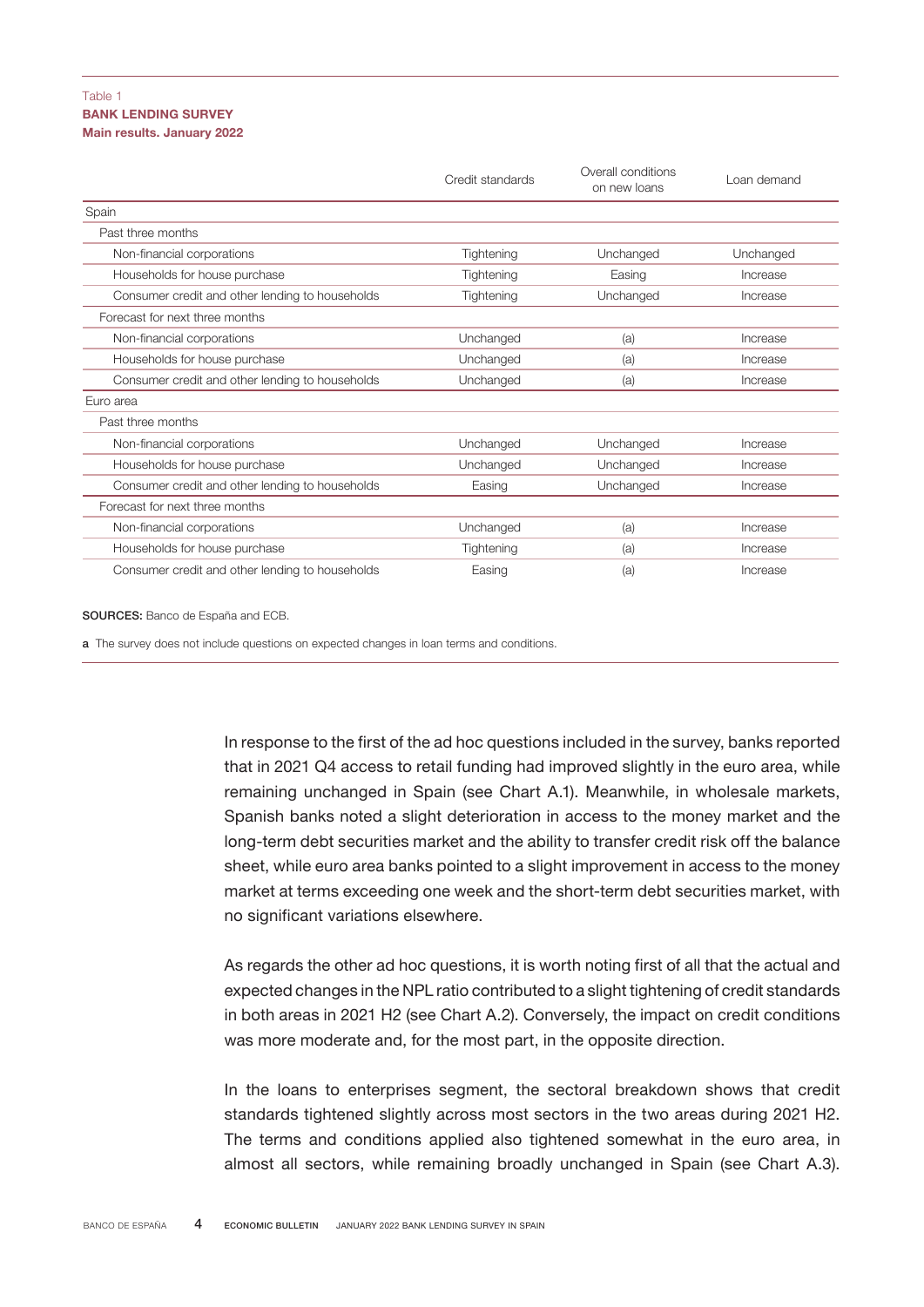#### Chart 1

## CREDIT STANDARDS TIGHTENED SLIGHTLY IN SPAIN IN 2021 Q4, AND DEMAND INCREASED MODERATELY PRACTICALLY ACROSS THE BOARD

In 2021 Q4 credit standards tightened slightly across the board in Spain, whereas in the euro area they eased slightly in consumer credit and other lending to households and remained unchanged in the other segments. Overall conditions remained unchanged in both Spain and the euro area, the only exception being (in Spain) those applied to loans to households for house purchase, which eased somewhat. Meanwhile, loan demand continued to rise in the two household segments in both areas, while applications from enterprises increased in the euro area and remained stable in Spain.

#### 1 LOANS TO NON-FINANCIAL CORPORATIONS











3 CONSUMER CREDIT AND OTHER LENDING TO HOUSEHOLDS

3.1 CHANGE IN CREDIT STANDARDS AND IN CONDITIONS APPLIED TO LOANS (a)





2.2 CHANGE IN DEMAND (b)





SOURCES: ECB and Banco de España.

- **a** Indicator = percentage of banks that have tightened their credit standards or conditions considerably  $\times$  1 + percentage of banks that have tightened their credit standards or conditions somewhat x 1/2 – percentage of banks that have eased their credit standards or conditions somewhat × 1/2 – percentage of banks that have eased their credit standards or conditions considerably × 1.
- **b** Indicator = percentage of banks reporting a considerable increase  $\times$  1 + percentage of banks reporting some increase  $\times$  1/2 percentage of banks reporting some decrease  $\times$  1/2 – percentage of banks reporting a considerable decrease  $\times$  1.

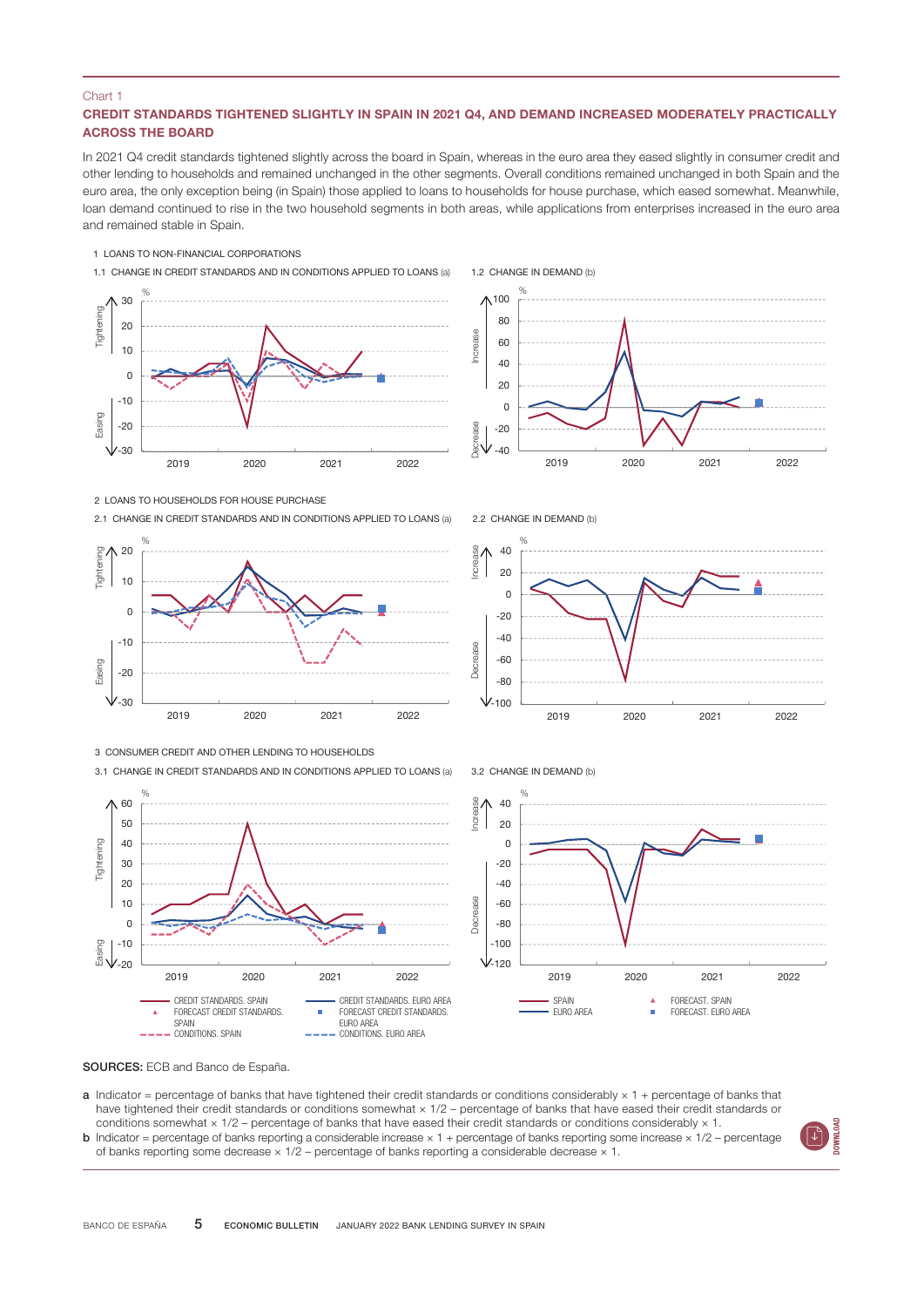Meanwhile, the demand for credit from enterprises rose between July and December in both Spain, albeit only in certain sectors, and the euro area, where it grew across the board, albeit slowly.

Lastly, the loan supply conditions on government-guaranteed loans remained unchanged in Spain in 2021 H2, while easing slightly in the euro area (see Chart A.4). By contrast, the supply of loans without government guarantees contracted somewhat, affecting all enterprise sizes in the euro area and SMEs and the selfemployed in particular in Spain. Finally, demand for government-guaranteed loans fell across the board in both areas (see Chart A.5).

# Supply and demand conditions in Spain

# Loans to non-financial corporations

In 2021 Q4, credit standards for lending to non-financial corporations tightened moderately as a result of banks' slightly higher risk perception and lower risk tolerance (see Chart 2). The breakdown by enterprise size shows that credit standards tightened for SMEs, yet remained unchanged for large firms. Despite these developments in the supply of credit to enterprises, the rejection rate for loans did not undergo significant changes.

Overall terms and conditions on new loans also remained unchanged in 2021 Q4, although a slight increase in the margins applied to riskier loans was observed (see Chart 2), due to some banks' lower risk tolerance.

According to the responses received, demand from non-financial corporations held steady between October and December, after the slight increase recorded in the previous two quarters. This stems from various counterbalancing factors. On the one hand, both the greater financing needs for fixed capital investment and the increase in corporate reorganisations and debt refinancing and restructuring spurred a rise in loan demand. On the other, lower financing needs for inventories and working capital brought about a decline in applications (see Chart 3).

Looking ahead to 2022 Q1, responding Spanish banks anticipate that credit standards will remain unchanged and that demand will grow, albeit at a very moderate pace.

# Loans to households for house purchase

As in 2021 Q3, credit standards for loans to households for house purchase tightened slightly once again in 2021 Q4. This was mainly due to banks' lower risk tolerance. Nevertheless, the share of loan rejections held steady.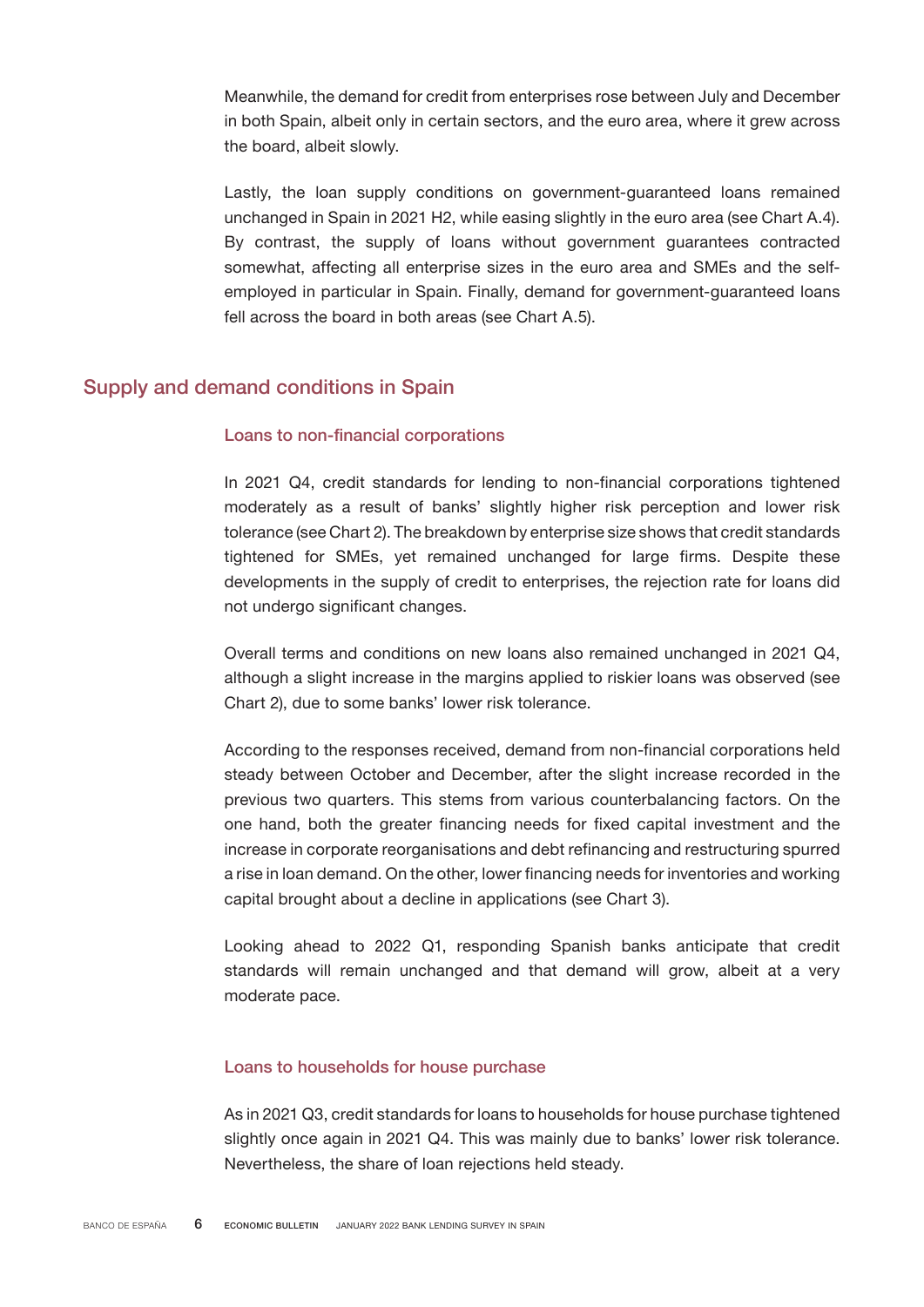### Chart 2

# HIGHER RISK PERCEPTION AND LOWER RISK TOLERANCE LIE BEHIND THE SLIGHT TIGHTENING IN CREDIT STANDARDS IN SPAIN IN 2021 Q4

The slight tightening in credit standards in 2021 Q4 was attributable to the higher risk perception in the loans to enterprises segment and banks' lower risk tolerance vis-à-vis all segments. Further, margins on riskier loans to enterprises rose slightly, while those on average loans to households for house purchase eased somewhat, amid strong competition.



2 LOANS TO HOUSEHOLDS FOR HOUSE PURCHASE. SPAIN. 2021 Q4 2.1 CONTRIBUTION OF FACTORS TO CHANGE IN CREDIT STANDARDS (a)



3.1 CONTRIBUTION OF FACTORS TO CHANGE IN CREDIT STANDARDS (a)



#### 1.2 CHANGES IN TERMS AND CONDITIONS ON LOANS (b)



#### 2.2 CHANGES IN TERMS AND CONDITIONS ON LOANS (b)



3.2 CHANGES IN TERMS AND CONDITIONS ON LOANS (b)



SOURCES: ECB and Banco de España.

- a Indicator = percentage of banks reporting that the factor has contributed considerably to the tightening of credit standards × 1 + percentage of banks reporting that it has contributed somewhat to the tightening of credit standards  $\times$  1/2 – percentage of banks reporting that it has contributed somewhat to the easing of credit standards × 1/2 – percentage of banks reporting that it has contributed considerably to the easing of credit standards  $\times$  1.
- **b** Indicator = percentage of banks that have tightened their terms and conditions considerably  $\times$  1 + percentage of banks that have tightened their terms and conditions somewhat × 1/2 – percentage of banks that have eased their terms and conditions somewhat × 1/2 – percentage of banks that have eased their terms and conditions considerably  $\times$  1.

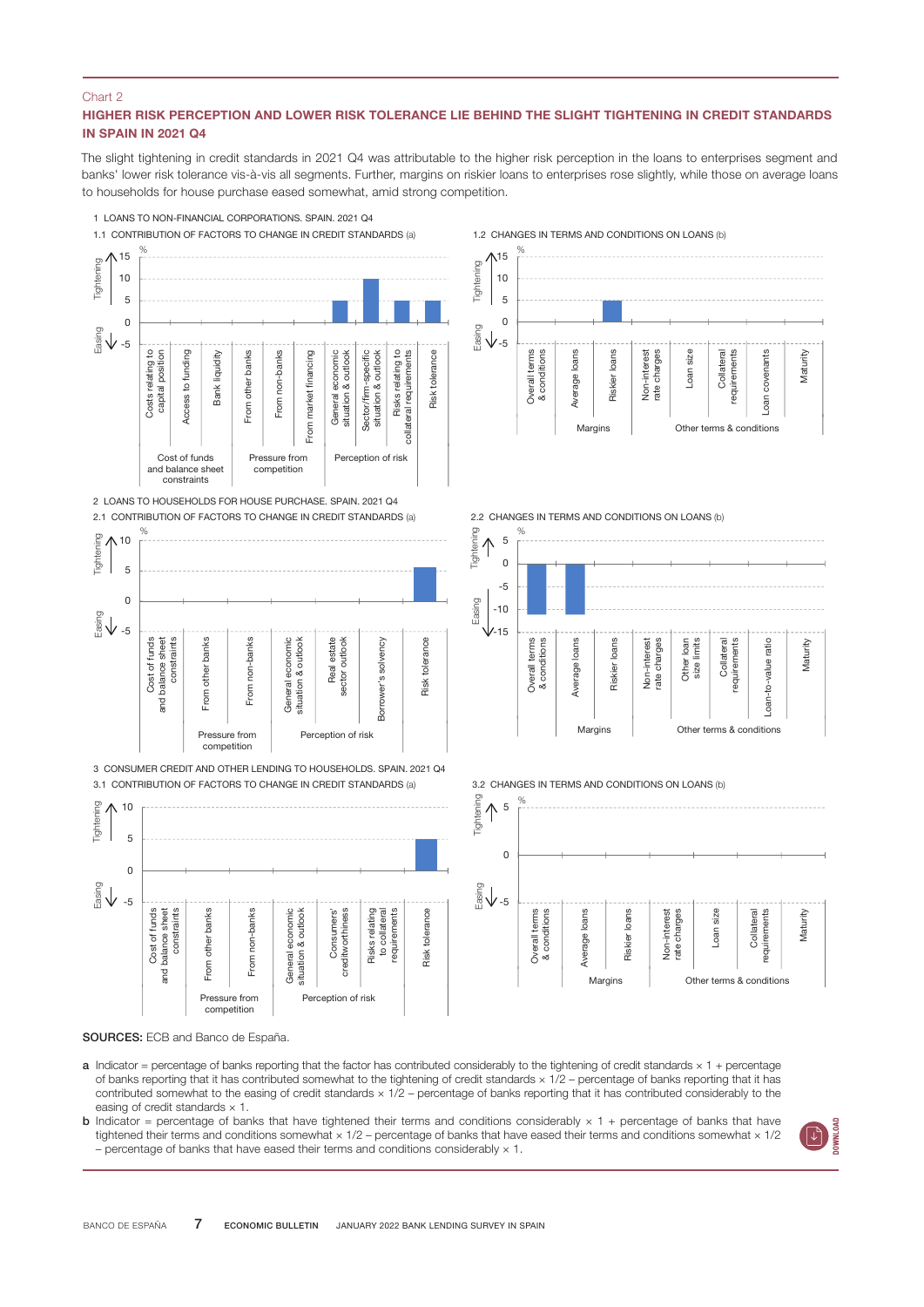#### Chart 3

# THE HIGHER LOAN DEMAND FROM HOUSEHOLDS IN 2021 Q4 IS ATTRIBUTABLE TO HIGHER CONSUMER CONFIDENCE, SOUND HOUSING MARKET PROSPECTS AND INCREASED SPENDING ON CONSUMER DURABLES

Demand for credit in the loans to enterprises segment remained unchanged, owing to counterbalancing factors which offset each other. Conversely, in the two household lending segments, loan applications continued to rise on account of higher consumer confidence, sound housing market prospects and increased spending on consumer durables, against a backdrop where the low interest rate level continued contributing to this expansionary trend.

1 FACTORS AFFECTING DEMAND FOR LOANS. SPAIN. 2021 Q4 (a)





1.2 LOANS TO HOUSEHOLDS FOR HOUSE PURCHASE



#### 1.3 CONSUMER CREDIT AND OTHER LENDING TO HOUSEHOLDS



SOURCES: Banco de España and ECB.

 $a$  Indicator = percentage of banks reporting that the factor has contributed considerably to increasing demand  $\times$  1 + percentage of banks reporting that it has contributed somewhat to increasing demand  $\times$  1/2 – percentage of banks reporting that it has contributed somewhat to reducing demand × 1/2 – percentage of banks reporting that it has contributed considerably to reducing demand × 1.

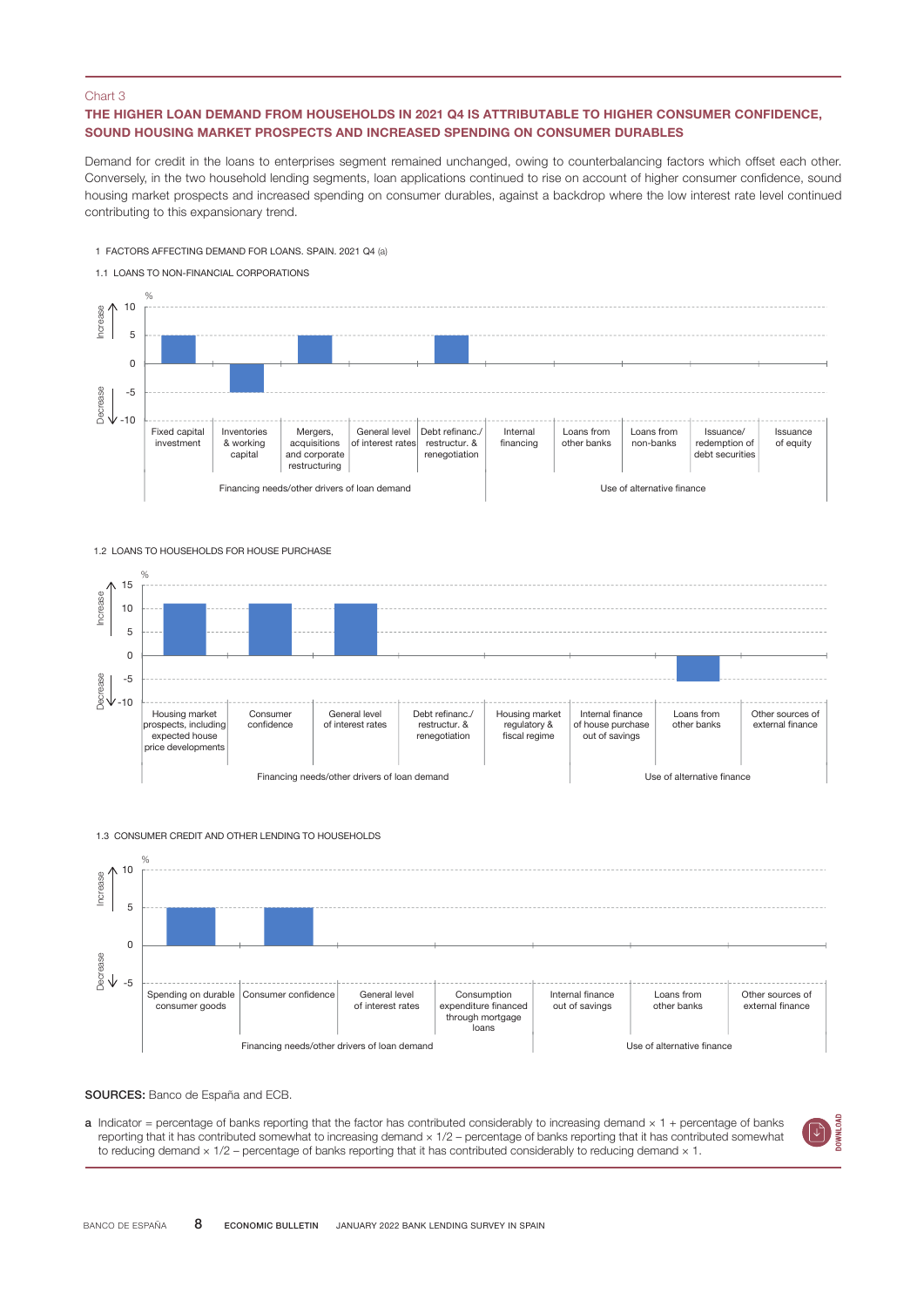Conversely, these loans' overall terms and conditions eased slightly once again, mainly as a result of the strong competition within this segment and, to a lesser extent, banks' lower financing costs and the increased availability of funds. This easing resulted in a slight narrowing of the margins on average loans (see Chart 2).

Banks perceived a fresh rise in the demand for funds for house purchase between October and December, as a result of increased consumer confidence, the bright housing market outlook and the low level of interest rates (see Chart 3).

In 2022 Q1, banks do not anticipate significant changes in the credit standards for loans to households for house purchase, while they expect demand to continue to grow, albeit at a more moderate pace than that observed during 2021 H2.

# Consumer credit and other lending to households

Credit standards for consumer credit and other lending to households tightened slightly once again in 2021 Q4. According to the responses received, this was due, as in the loans for house purchase segment, to banks' lower risk tolerance. This did not affect the rejection rate, which remained unchanged over the same period.

In turn, the overall terms and conditions on this type of loan did not undergo significant changes, such that both the margins and the other conditions remained largely unchanged. None of the factors analysed had a significant impact (see Chart 2).

Based on the responses received, demand from households for consumer credit and other lending rose slightly during 2021 Q4 on account of increased spending on consumer durables and higher consumer confidence (see Chart 3).

In 2022 Q1, banks do not expect credit standards to change significantly in this segment, but they do anticipate a further slight increase in demand.

# Ad hoc questions

To the question on market access, Spanish banks responded that in 2021 Q4 they had not observed significant changes in the retail deposit segment or in short or long-term transactions (see Chart A.1). Turning to wholesale markets, access to securitisation and short-term debt securities markets remained unchanged, while access to the other wholesale markets deteriorated slightly. This worsening was somewhat more pronounced in the long-term debt securities market. Except for the long-term debt securities market, where they foresee a slight improvement in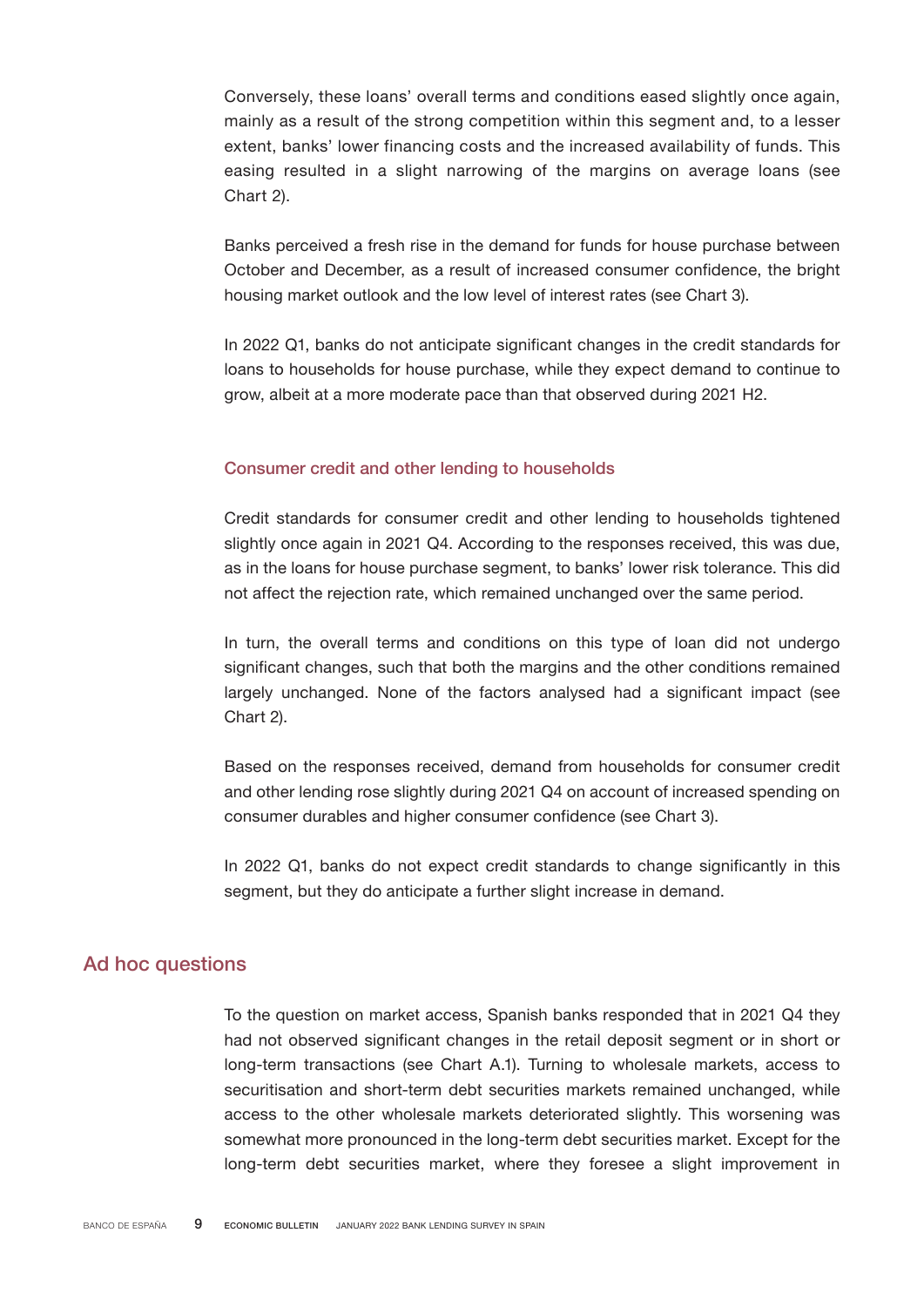conditions, and the ability to transfer credit risk off the balance sheet, which they believe will deteriorate slightly, banks expect access conditions to remain unchanged in 2022 Q1.

With respect to the new regulatory and supervisory actions on capital, leverage and liquidity, Spanish banks reported that in 2021 they had not observed any impact on the level of assets or capital, nor had they affected their financing conditions, credit standards or the margins on loans. Nor do they expect these actions to have a significant effect in 2022.

As regards the impact of the NPL ratio on lending policy, it should be noted that during 2021 H2 the actual and projected change in this ratio prompted some banks to slightly tighten credit standards across all segments. This was due both to the regulatory requirements and to these banks' higher risk perception and lower risk tolerance (see Chart A.2). At the same time, changes in the NPL ratio enabled a slight easing of the terms and conditions on new loans extended to non-financial corporations and new consumer credit and other lending to households, as other banks perceived fewer risks.<sup>6</sup> Based on the responses received, in 2022 H1 the NPL ratio could prompt a slight tightening of credit standards for lending to non-financial corporations on account of some banks' lower risk tolerance.

To the question on loan supply and demand by sector, banks reported that in 2021 H2 credit standards for lending to the construction, services, trade and commercial real estate sectors had tightened slightly, while they had eased somewhat for lending to the residential real estate sector. The terms and conditions on loans had remained unchanged across practically all sectors, except for residential real estate activities, where they had eased slightly. Loan demand had increased in the trade and residential real estate sectors, remaining stable in the others. In 2022 H1, banks expect few changes in loan supply, just highlighting a slight easing of terms and conditions on lending to the manufacturing, services and trade sectors, while at the same time they expect a widespread but moderate increase in loan applications (see Chart A.3).

Lastly, banks reported that in 2021 H2 there were no changes in either the credit standards for, or the terms and conditions on, government-guaranteed loans to enterprises and the self-employed. The terms and conditions on loans without government guarantees had also remained unchanged. However, conversely, over the same period credit standards for loans had tightened slightly, which affected SMEs and the self-employed (see Chart A.4). Based on the responses received, demand for government-guaranteed loans declined between July and December 2021, mainly on account of fewer applications to cover urgent liquidity shortfalls, to

<sup>6</sup> Chart A.2.2.1 depicts no change in "Risk perception" since the increase in risks perceived by some banks was offset by a decrease in risks perceived reported by others.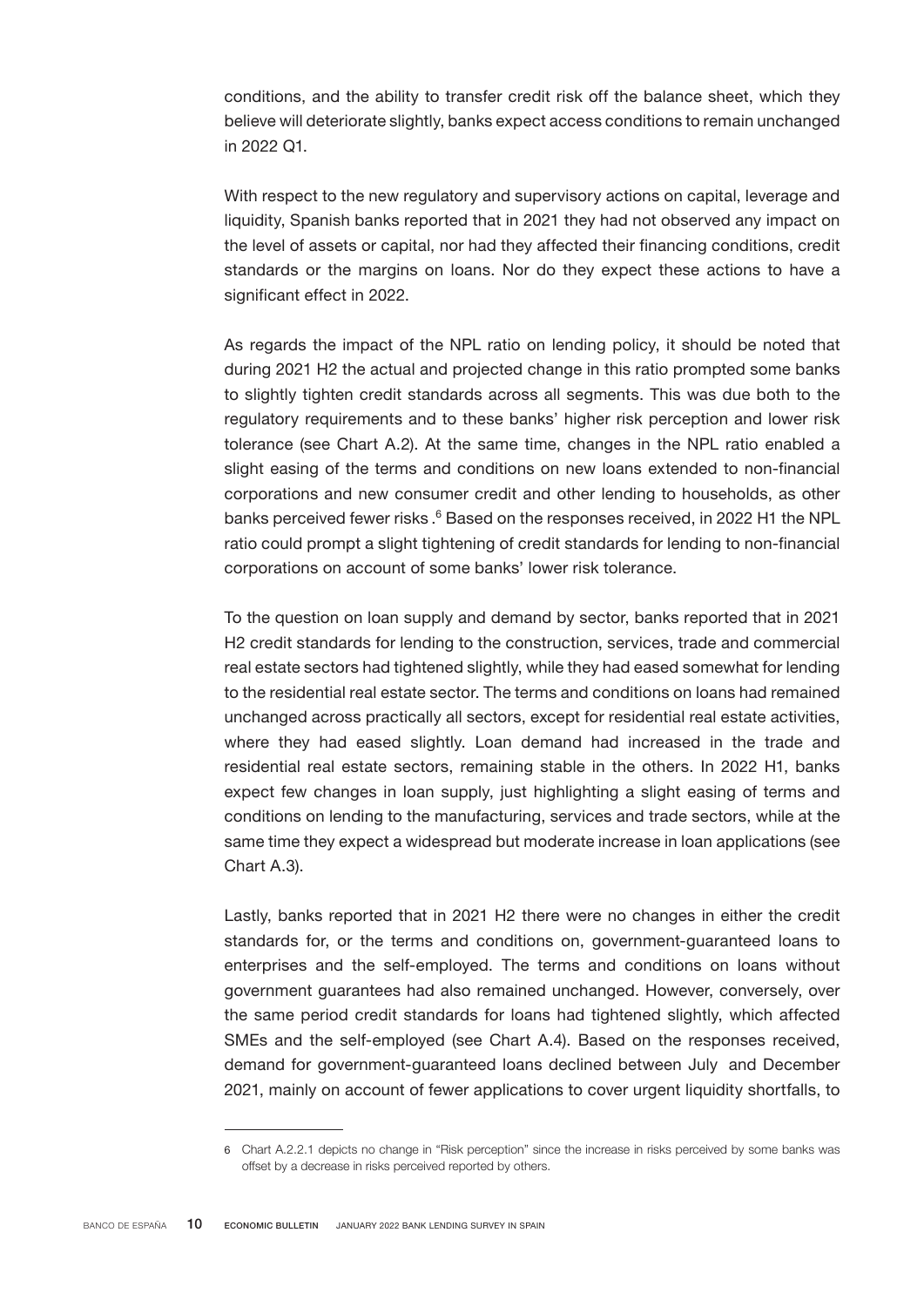create precautionary liquidity buffers and to replace other outstanding loans, in addition to, albeit to a lesser degree, as a result of the drop in applications for government-guaranteed loans for fixed investment. Demand for loans without government guarantees remained unchanged over the same period (see Chart A.5).

1.2.2022.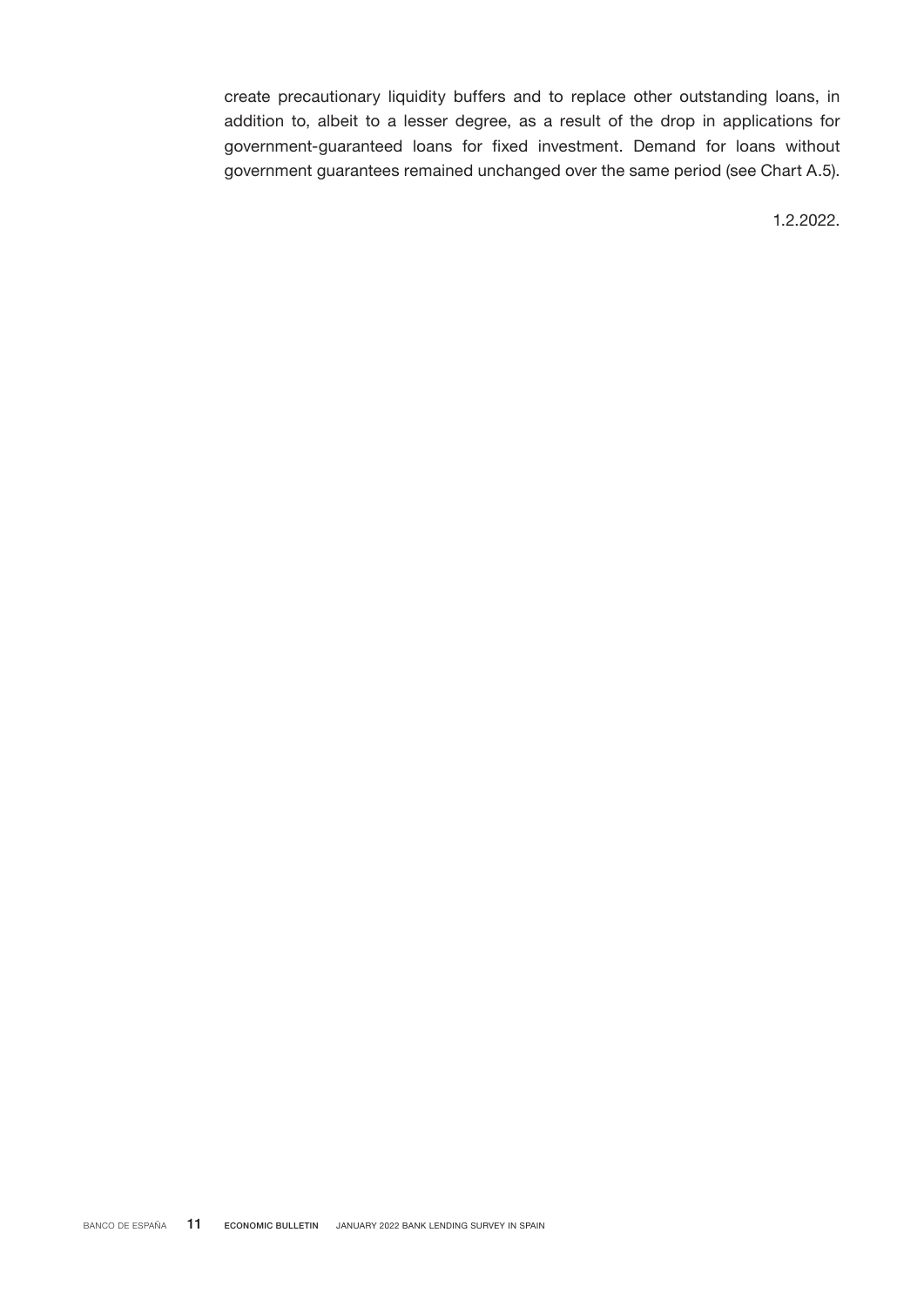# IN 2021 Q4 ACCESS TO FUNDING MARKETS REMAINED STABLE OR DETERIORATED SLIGHTLY IN SPAIN, BUT REMAINED STABLE OR IMPROVED SLIGHTLY IN THE EURO AREA

In 2021 Q4 access to retail funding improved slightly in the euro area and remained stable in Spain. Meanwhile, in the wholesale markets, Spanish banks perceived some deterioration in access to the money markets, the long-term debt securities market and the ability to transfer risk off the balance sheet, while euro area banks pointed to a slight improvement in access to the money market at terms exceeding one week and the short-term debt securities market, with no significant variations elsewhere.

#### 1 ACCESS TO FUNDING. SPAIN (a) (b)



SOURCES: Banco de España and ECB.

a Indicator = percentage of banks that perceived a considerable deterioration in market access × 1 + percentage of banks that perceived some deterioration  $\times$  1/2 – percentage of banks that perceived some improvement  $\times$  1/2 – percentage of banks that perceived a considerable improvement × 1.

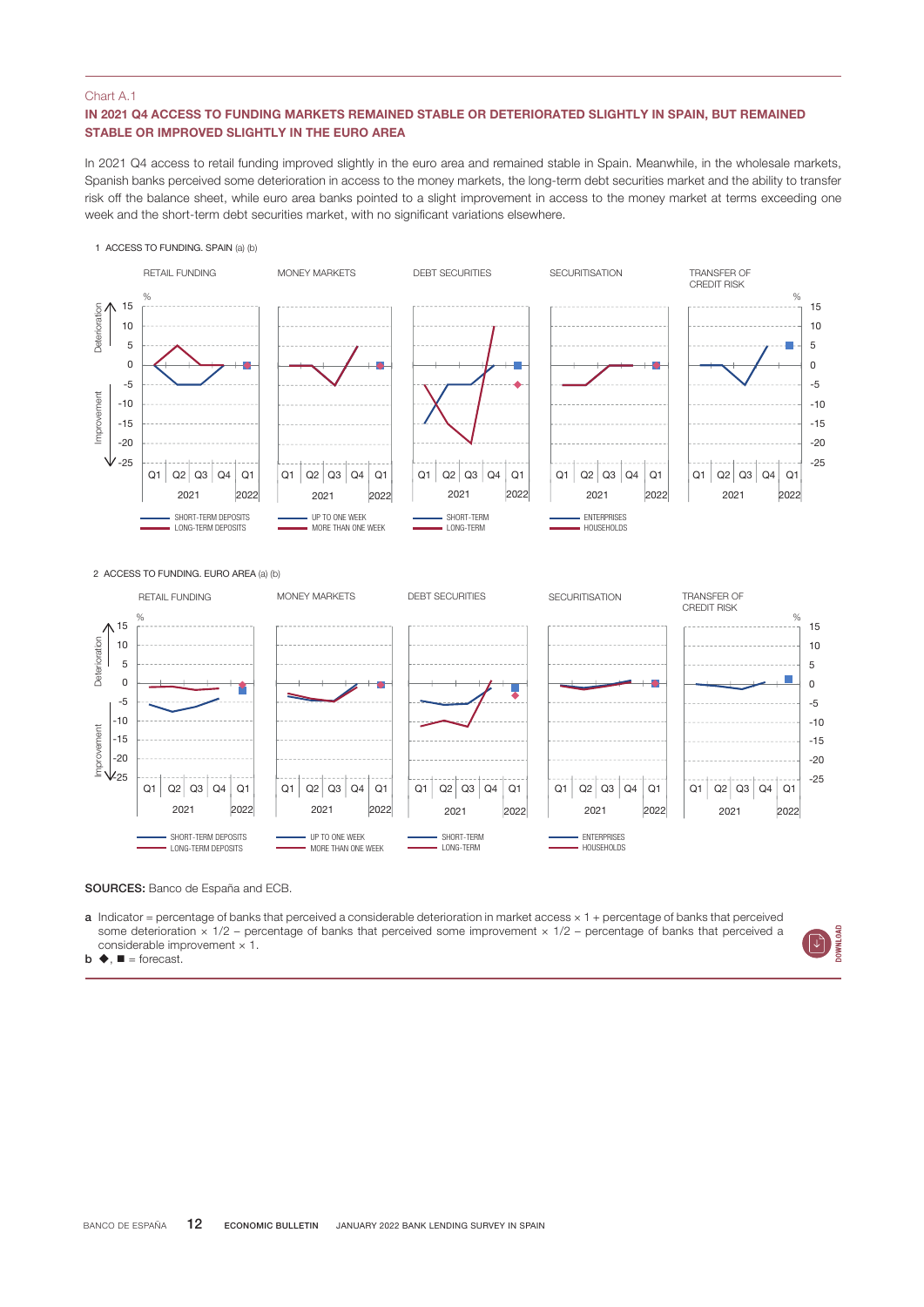#### THE NPL RATIO CONTRIBUTED TO SOME TIGHTENING IN CREDIT STANDARDS IN BOTH AREAS IN 2021 H2

Banks in both areas reported that the NPL ratio in 2021 H2 contributed to a slight tightening in credit standards in nearly all segments (except for loans to households for house purchase in the euro area, where it had scarcely any effect). The impact on terms and conditions was in the opposite direction, albeit more moderate. Turning to 2022 H1, banks expect that this ratio could prompt a further tightening in credit standards in lending to enterprises in Spain, but that there will be no significant changes in the other segments.



#### SOURCES: ECB and Banco de España.

a Indicator = percentage of banks reporting that the factor has contributed considerably to the tightening of credit standards  $\times$  1 + percentage of banks reporting that it has contributed somewhat to the tightening  $\times$  1/2 – percentage of banks reporting that it has contributed somewhat to the easing of credit standards  $\times$  1/2 – percentage of banks reporting th

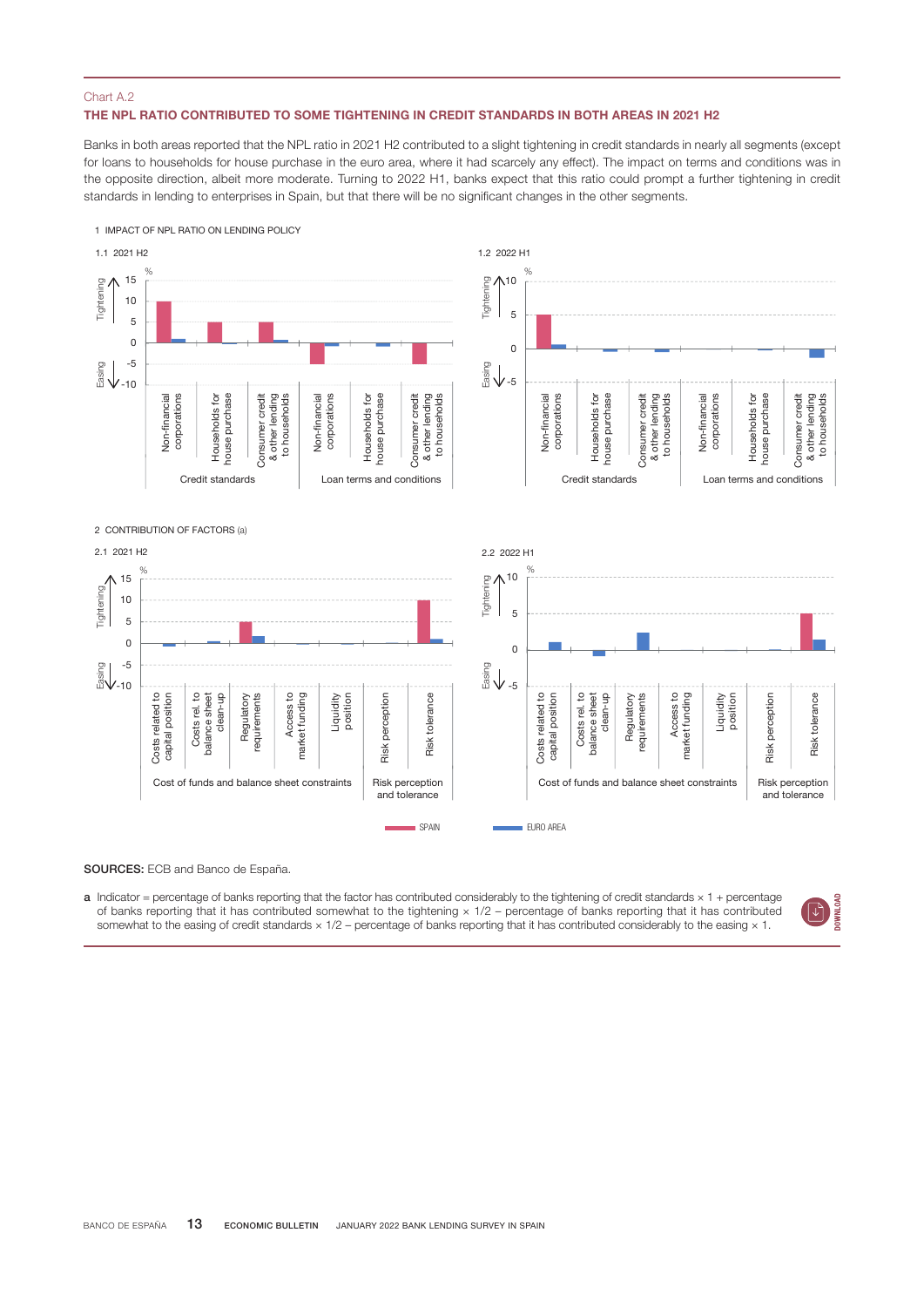### CREDIT STANDARDS FOR MOST SECTORS TIGHTENED IN BOTH AREAS IN 2021 H2. DEMAND INCREASED ACROSS THE BOARD IN THE EURO AREA, BUT ONLY IN SOME ECONOMIC SECTORS IN SPAIN

In 2021 H2, credit standards for lending to most sectors tightened somewhat in both areas. In Spain, the tightening was more acute in construction, services, trade and commercial real estate activities. Loan demand grew both in Spain, albeit only in some sectors, and in the euro area, which saw a broad-based increase.



SOURCES: ECB and Banco de España.

- a Indicator = percentage of banks reporting that they have tightened their credit standards or terms and conditions considerably  $\times$  1 + percentage of banks reporting that they have tightened their credit standards or terms and conditions somewhat  $\times$  1/2 – percentage of banks reporting that they have eased their credit standards or terms and conditions somewhat  $\times$  1/2 – percentage of banks reporting that they have eased their credit standards or terms and conditions considerably  $\times$  1.
- **b** Indicator = percentage of banks reporting a considerable increase  $\times$  1 + percentage of banks reporting some increase  $\times$  1/2 percentage of banks reporting some decrease × 1/2 – percentage of banks reporting a considerable decrease × 1.

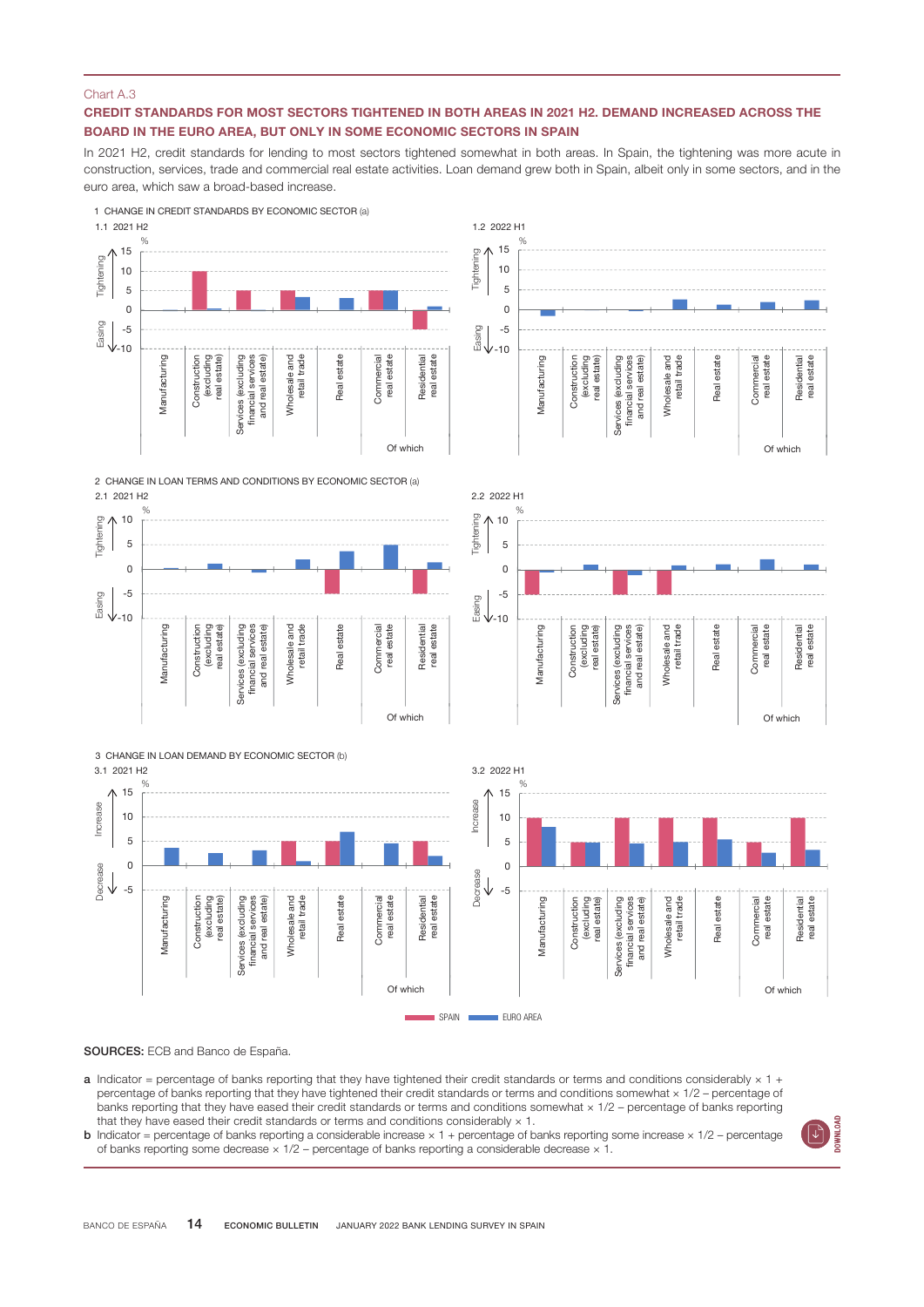# THE SUPPLY OF GOVERNMENT-GUARANTEED LOANS CONTINUED TO EASE SOMEWHAT IN THE EURO AREA AND REMAINED UNCHANGED IN SPAIN IN 2021 H2

In 2021 H2, the supply of government-guaranteed loans remained unchanged in Spain, whereas in the euro area both the credit standards and the terms and conditions on such loans eased slightly. As regards loans without a guarantee, Spain saw a slight tightening of the credit standards for loans to SMEs and the self-employed, and stability in loans to large firms. In the euro area, the tightening of the supply of loans without a guarantee affected, albeit very slightly, all enterprise sizes.

- 1 LOANS TO ENTERPRISES WITH AND WITHOUT A COVID-19-RELATED GOVERNMENT GUARANTEE (a)
- 1.1 CHANGE IN CREDIT STANDARDS IN 2021 H2





NON-GOVERNMENT-GUARANTEED LOANS



SOURCES: ECB and Banco de España.

a Indicator = percentage of banks that have tightened their credit standards or terms and conditions considerably  $\times$  1 + percentage of banks that have tightened their credit standards or terms and conditions somewhat × 1/2 – percentage of banks that have eased their credit standards or terms and conditions somewhat × 1/2 – percentage of banks that have eased their credit standards or terms and conditions considerably  $\times$  1.